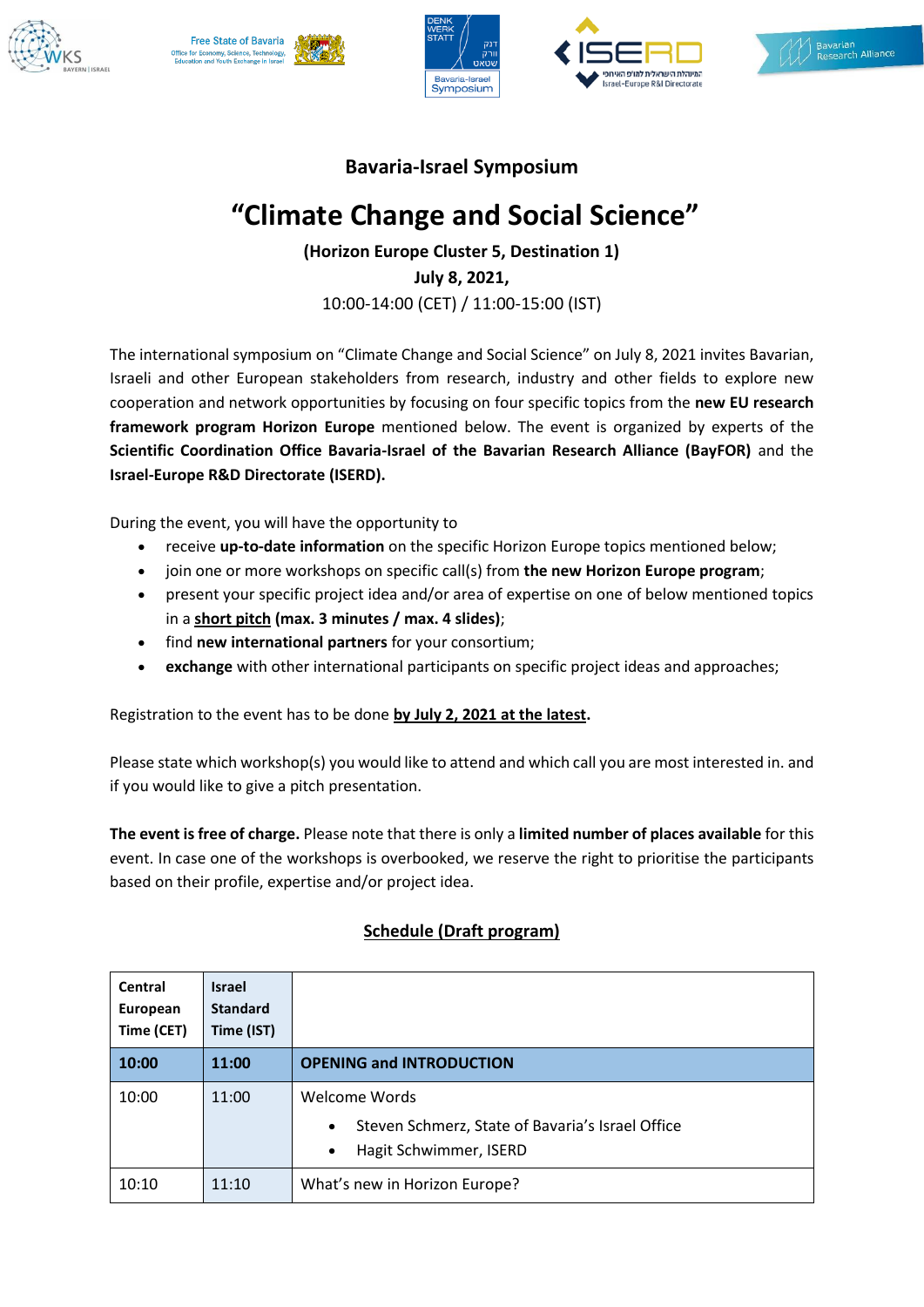









|       |       | Anna Abelmann, BayFOR                                                                                  |
|-------|-------|--------------------------------------------------------------------------------------------------------|
| 10:30 | 11:30 | Introduction to Cluster 5, Destination 1: "Climate Sciences and<br>responses"<br>Thomas Ammerl, BayFOR |
| 10:45 | 11:45 | Coffee Break                                                                                           |

| 11:00 | 12:00 | <b>WORKSHOP 1:</b>                                                                                                                                                                                 |
|-------|-------|----------------------------------------------------------------------------------------------------------------------------------------------------------------------------------------------------|
| 11:00 | 12:00 | Moderation: Anna Abelmann, BayFOR & Assaf Aharon, ISERD                                                                                                                                            |
|       |       | Call presentation:                                                                                                                                                                                 |
|       |       | HORIZON-CL5-2022-D1-01-02-two-stage: Socio-economic risks<br>٠<br>of climate change in Europe (RIA)                                                                                                |
|       |       | HORIZON-CL5-2022-D1-01-03-two-stage: Social science for land-<br>$\bullet$<br>use strategies in the context of climate change and biodiversity<br>challenges (RIA)                                 |
|       |       | $\rightarrow$ Relevant keywords: land-use-strategy, climate and environmental<br>policy, risk management, Integrated assessment modelling, economy,<br>SSH expertise, gender, behavioural science; |
| 11:15 | 12:15 | Pitch Presentations (3 min/each, max. 10 presentations)                                                                                                                                            |
| 11:45 | 12:45 | <b>Discussion Round</b>                                                                                                                                                                            |

| <b>CET</b> | <b>IST</b> |                                                                                                                                                             |
|------------|------------|-------------------------------------------------------------------------------------------------------------------------------------------------------------|
| 12:00      | 13:00      | <b>WORKSHOP 2</b>                                                                                                                                           |
| 12:00      | 13:00      | Moderation: Smadar Hirsh, ISERD & Thomas Ammerl, BayFOR                                                                                                     |
|            |            | Call presentation                                                                                                                                           |
|            |            | HORIZON-CL5-2022-D1-02-04: Supporting the formulation of<br>$\bullet$<br>adaptation strategies through improved climate predictions in<br>Europe and beyond |
|            |            | $\rightarrow$ Relevant keywords: climate science, climate prediction, earth<br>observation programs, destination earth initiative, SSH expertise;           |
| 12:15      | 13:15      | Pitch Presentations (3 min/each, max. 10 presentations)                                                                                                     |
| 12:45      | 13:45      | <b>Discussion Round</b>                                                                                                                                     |

| 13:00 | 14:00 | <b>WORKSHOP 3</b>                                          |
|-------|-------|------------------------------------------------------------|
| 13:00 | 14:00 | Moderation: Hagit Schwimmer, ISERD & Anna Abelmann, BayFOR |
|       |       | <b>Call Presentation</b>                                   |